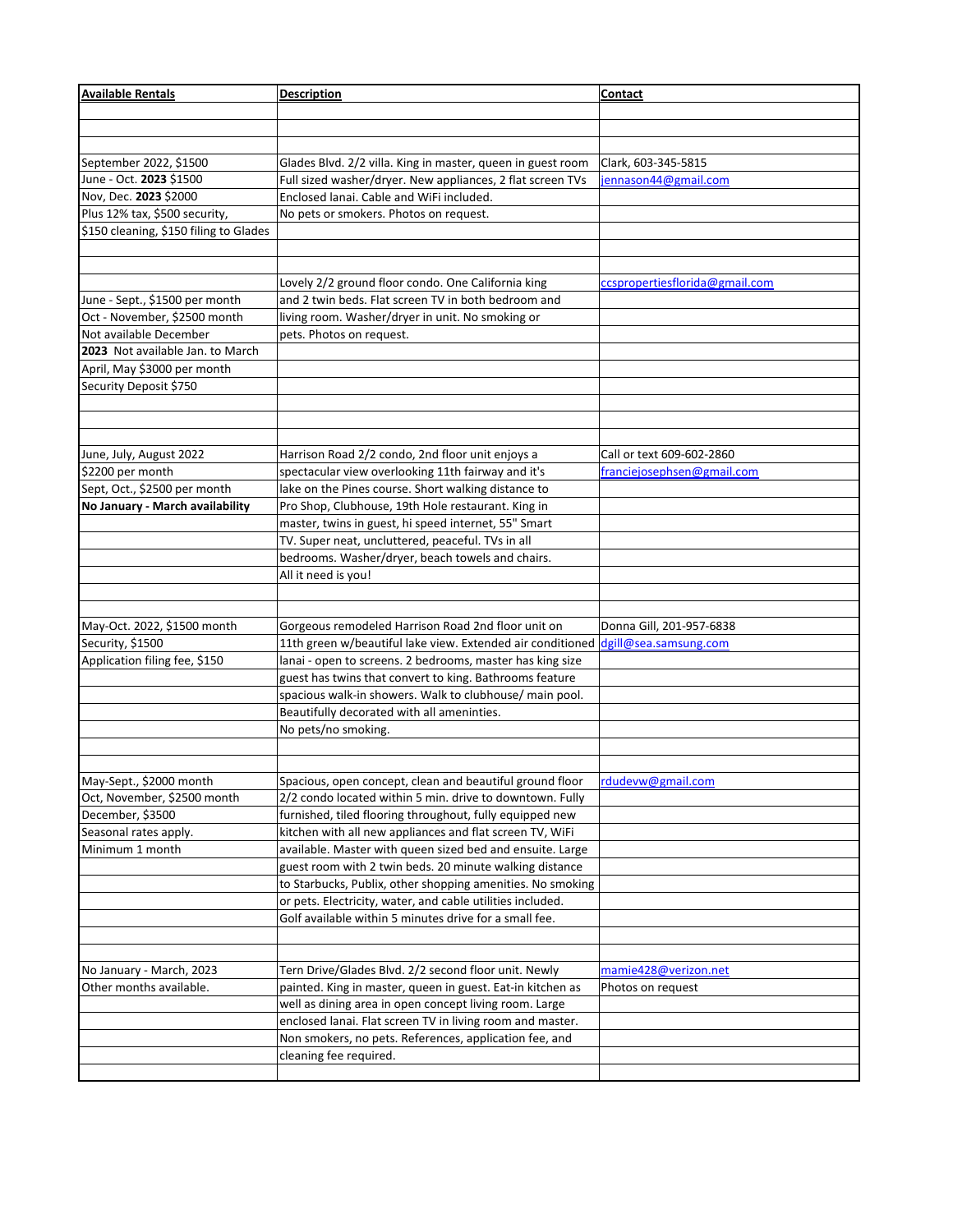| 2022: available May thru Nov.      | 105 Penny Lane #8. Beautifully furnished remodeled                                                                        | Call or email Pam or Addison Woodward for |
|------------------------------------|---------------------------------------------------------------------------------------------------------------------------|-------------------------------------------|
| \$2200 mnth. + \$150 cleaning fee. | 1340 sq. ft. 2nd floor unit. Panoramic golf views, spacious                                                               | photos or questions. 708-987-0005         |
| 2023: No January thru April        | finished screened lanai. King in master, twins in guest. Two                                                              | pamwoo2@live.com                          |
| May - November, \$2200 month       | flat screen TVs, HP printer, WiFi and cable included.                                                                     |                                           |
| Plus \$150 cleaning fee.           | Hardwood flooring in LR and dining area, carpeted                                                                         |                                           |
|                                    | bedrooms. Full sized washer/dryer. Pools, tennis, bocce,                                                                  |                                           |
|                                    | golf, full service Pro Shop and Restaurant. No smoking                                                                    |                                           |
|                                    | or pets.                                                                                                                  |                                           |
|                                    |                                                                                                                           |                                           |
|                                    |                                                                                                                           |                                           |
| May thru December, 2022            | 83 Glades Blvd.#3, fully renovated in 2021, newly                                                                         | Denise Verduzco, P.A. 617-480-0758        |
|                                    | available. 1st floor end unit 2/2 Villa. 1200 sq. ft, steps to                                                            | denise.verduzco@gmail.com                 |
|                                    | pool. Queen in master, twins in guest. Laundry ensuite.                                                                   |                                           |
|                                    |                                                                                                                           |                                           |
|                                    |                                                                                                                           | 973-418-4207                              |
| May thru December, 2022            | Lovely, immaculate, 1st floor unit on Palm Drive                                                                          |                                           |
| \$1500 per month                   | overlooking the 12th green. Fully furnished, peaceful and<br>tranquil. Electric & water included. Fully equipped kitchen. | maurapeer@gmail.com                       |
|                                    |                                                                                                                           | Photos on request                         |
|                                    | Full sized washer & dryer. 2 large flat screen TVs & a<br>smaller version in guest bedroom. Wifi, cable, king in the      |                                           |
|                                    | master, spacious lanai, twin beds in guest. Desirable                                                                     |                                           |
|                                    | location, walking distance to exclusive club restaurant,                                                                  |                                           |
|                                    | pools, pro shop, tennis, bocce, & golf. Beach chairs,                                                                     |                                           |
|                                    | umbrella, beach towels. 10 min. from 5th Ave. and our                                                                     |                                           |
|                                    | beautiful beaches. No pets, no smokers please.                                                                            |                                           |
|                                    |                                                                                                                           |                                           |
|                                    |                                                                                                                           |                                           |
| June - Oct., 2022 and Nov/Dec.     | Villa for rent. 58 Glades Blvd. #3, end unit. Ground floor                                                                | 250-354-8411                              |
| \$2700/month (negotiable)          | walk in unit, 2 bedrooms, bathrooms, updated furniture.                                                                   | gedney@shaw.ca                            |
|                                    | Photos available on request. Serious inquiries only.                                                                      |                                           |
|                                    |                                                                                                                           |                                           |
|                                    |                                                                                                                           |                                           |
| June, 2022                         | 2/2 split villa with 1550 sq. feet and private pool!                                                                      | Tim, 973-886-5202                         |
| \$2,000 per month plus fees.       |                                                                                                                           |                                           |
|                                    |                                                                                                                           |                                           |
|                                    |                                                                                                                           |                                           |
|                                    | May thru October, \$1000 per month 2/2 condo, 114 Teryl road, short walk to 19th Hole, main                               | Christine, 716-939-5089                   |
|                                    | pool, tennis courts. Walking distance to shops, restaurants,                                                              | burnettc@verizon.net                      |
|                                    | movie theater at Town Center. 2nd floor with central view                                                                 |                                           |
|                                    | down the fairway of the Palmetto course. Queen in the                                                                     |                                           |
|                                    | master, twins in guest. WiFi, 46" TV, washer/dryer. Photos                                                                |                                           |
|                                    | available.                                                                                                                |                                           |
|                                    |                                                                                                                           |                                           |
|                                    |                                                                                                                           |                                           |
| May to October                     | Bright & sunny 2nd floor 2/2 fully furnished condo on 11th                                                                | nannerbananer15@gmail.com                 |
| \$1750/mo plus security deposit    | hole of golf course with beautiful lake view. Screened                                                                    | Nancy                                     |
| and Glades application fee         | lanai, king in master, 2 twins or king convert in guest.                                                                  | Photos on request.                        |
|                                    | W/D and all kitchen amenities included. Kitchen completely                                                                |                                           |
|                                    | remodeled in 2022. Cable and hi speed internet w/ 2 TVs.                                                                  |                                           |
|                                    | Clean, uncluttered peaceful living. Within walking distance                                                               |                                           |
|                                    | of clubhouse/main pool/golf, and tennis.                                                                                  |                                           |
|                                    |                                                                                                                           |                                           |
| Available June 1 to Dec. 31, 2022  | 2/2 unit with 2 queen, 2 single beds. 2nd floor on Teryl Rd.                                                              | Fred Rolison, 312-505-1277                |
|                                    | overlooks landscaped yard area seen from large lanai.                                                                     | r333@mindspring.com                       |
|                                    | Neighborhood pool is a 5 minute walk.                                                                                     |                                           |
|                                    |                                                                                                                           |                                           |
|                                    |                                                                                                                           |                                           |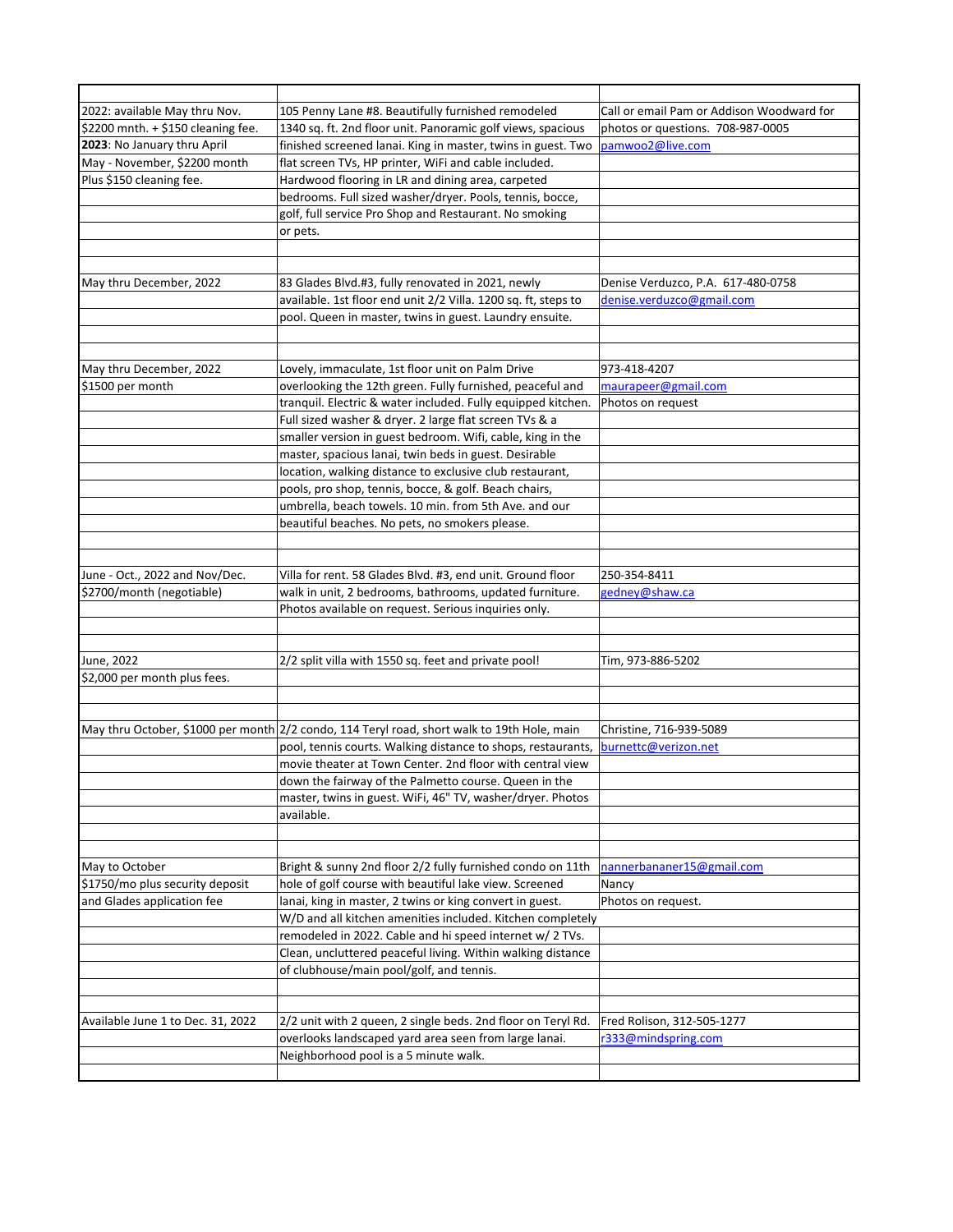| June - Sept, \$1500 month        | 1 bed, 1 bath first floor condo. Queen bed, large lanai                                       | Pat, 248-755-1706                           |
|----------------------------------|-----------------------------------------------------------------------------------------------|---------------------------------------------|
| Oct. - November, \$2000 month    | with pond view. No pets.                                                                      |                                             |
|                                  |                                                                                               |                                             |
|                                  |                                                                                               |                                             |
| Nov. Dec 2022, \$3500 month      | 105 Harrison Road #2. Second floor unit. 2/2.                                                 | osheamgo@gmail.com                          |
| plus tax and fees                | Queen beds in each bedroom. Best view in the Glades                                           |                                             |
|                                  | overlooking 11th green and lake. References required,                                         |                                             |
|                                  | prefer previous Glades renters.                                                               |                                             |
|                                  |                                                                                               |                                             |
|                                  |                                                                                               |                                             |
| Available June - December 2022   | 400 Teryl Road #1. 2/2, screened lanai, golf view.                                            | Brianna, 603-969-6831                       |
| Price negotiable                 |                                                                                               |                                             |
|                                  |                                                                                               |                                             |
|                                  |                                                                                               |                                             |
|                                  | June thru September, \$1500 month 2/2, second floor unit. Enclosed lanai overlooking 9th Hole | bpsimpson2@verizon.net                      |
|                                  | and beautiful sunsets. Easy access to pool. TV in master                                      |                                             |
|                                  | and living room. TV in guest room may be used for                                             |                                             |
|                                  | streaming. WiFi and cable included. Full sized washer and                                     |                                             |
|                                  | dryer. No smoking or pets. New flooring.                                                      |                                             |
|                                  |                                                                                               |                                             |
|                                  |                                                                                               |                                             |
| May thru Oct 2022-\$2000 month   | Nicely furnished 2/2 1st floor condo located on Teryl just                                    | especiallyjulie@yahoo.com                   |
| Nov and Dec, 2022 - \$2500 month | 2 buildings from 1st tee. Quiet and relaxing. Fully equipped                                  | Contact Julie for photos. 810-626-8388      |
|                                  | kitchen, flat screen TVs, cable, internet. King in master                                     |                                             |
|                                  | with flat screen TV, queen/twin in guest with TV for                                          |                                             |
|                                  | streaming. Dining table for 6 or 8. Furnished large lanai                                     |                                             |
|                                  | with private wooded area. Close to pool, 19th Hole, use of                                    |                                             |
|                                  | two golf courses. No smoking or pets. 10 min. to beach and                                    |                                             |
|                                  | downtown Naples. Beach chairs, towels, umbrella.                                              |                                             |
|                                  |                                                                                               |                                             |
|                                  |                                                                                               |                                             |
| May 1 to Sept 30, 2022 and Dec.  | Quiet cul de sac, complete remodel, stunning view on                                          | Janette, 416-996-4896                       |
|                                  | pond, very clean. 2/2 second floor condo.                                                     |                                             |
|                                  |                                                                                               |                                             |
|                                  |                                                                                               |                                             |
| November 2022, \$2500            | 2/2 near main pool. Second floor private unit with                                            | Nancy McLaughlin, 978-852-6688 call or text |
| December 2022, \$2900            | spacious screened lanai on two sides overlooking canal.                                       | msnanmac@gmail.com                          |
| Available beginning May, 2023    | King in master, queen in guest, hi speed internet,                                            |                                             |
|                                  | Smart TV. Super neat, uncluttered, peaceful, remodeled.                                       |                                             |
|                                  | New AC. TVs in both bedrooms. Washer/dryer, beach                                             |                                             |
|                                  | towels and chairs. All for you to enjoy!                                                      |                                             |
|                                  |                                                                                               |                                             |
|                                  |                                                                                               |                                             |
| June - November, \$1800 month    | Palm Drive, 2/2 second floor unit. Updated, nicely furnished Jen Rooney, 617-771-0844         |                                             |
|                                  | comfortable unit. King in master, queen w/trundle in                                          | Jenrooney818@gmail.com                      |
|                                  | guest room. TVs in both bedrooms. Sleep sofa and new                                          |                                             |
|                                  | 65" TV in living room. Fully equipped kitchen, furnished                                      |                                             |
|                                  | screened lanai. Beach chairs, towels, cooler, umbrella.                                       |                                             |
|                                  | No smokers or pets. Photos on requests.                                                       |                                             |
|                                  |                                                                                               |                                             |
|                                  |                                                                                               |                                             |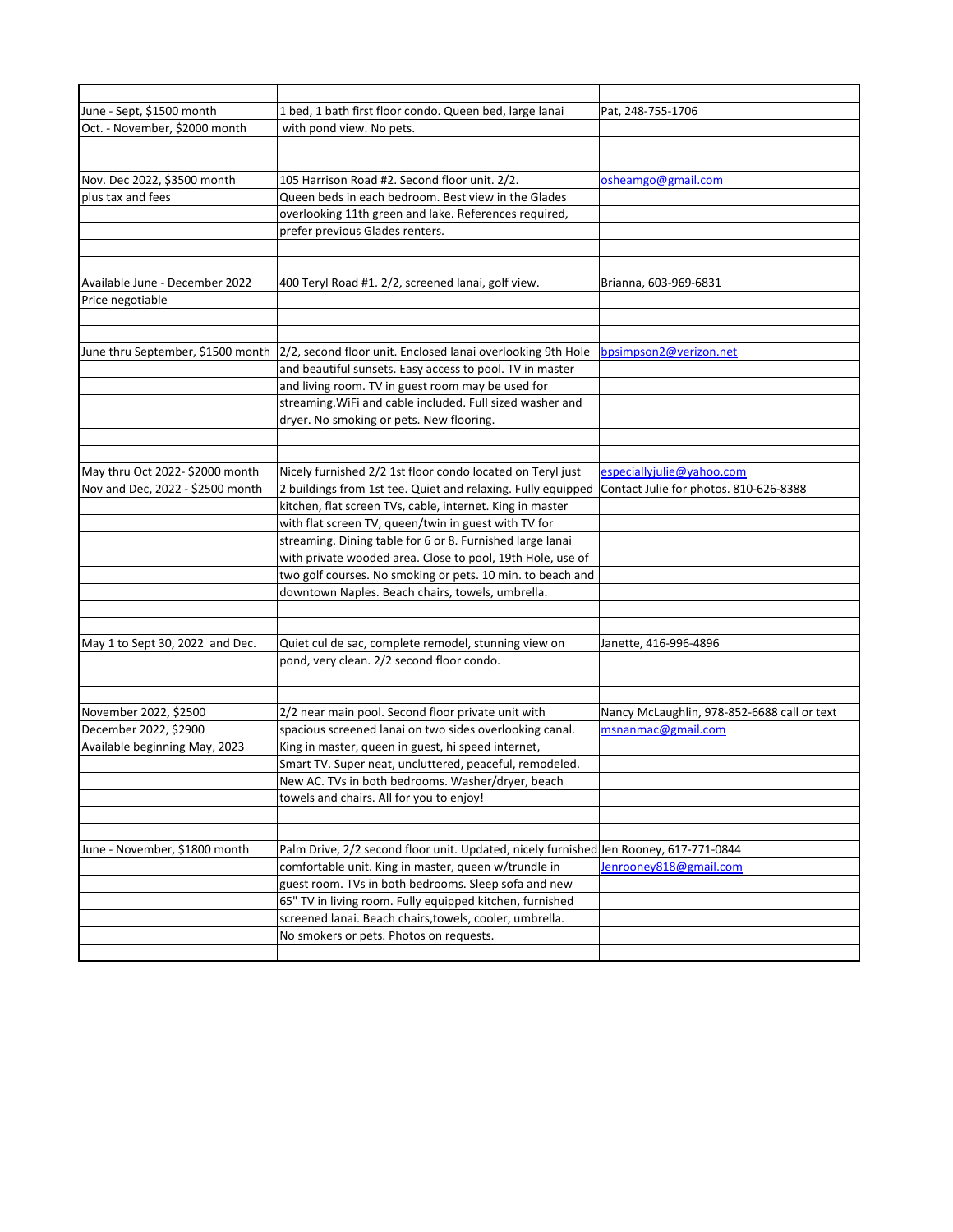|                                      | June, July, August, Sept, \$1500 mnth Sunny, nicely furnished first floor condo, large lanai | Allison, 973-876-9381              |
|--------------------------------------|----------------------------------------------------------------------------------------------|------------------------------------|
| October \$1800                       | w/beautiful view overlooking water and 13th hole.                                            | Allisongk3@aol.com                 |
| Nov. 15 - December, \$2000 month     | New king bed in master, twins in guest, new fridge,                                          |                                    |
| January, \$3200                      | new dishwasher, 2 flat screen TVs, WiFi, no pets                                             |                                    |
| \$150 filing fee, plus security      | or smokers.                                                                                  |                                    |
|                                      |                                                                                              |                                    |
|                                      |                                                                                              |                                    |
| Available beginning May, 2022        | 2/2 second floor unit with golf course view, 18th fairway                                    | Paula, 239-595-0972                |
| No Feb, March 2023.                  | overlooking 17th and 18th on Pines course. Fully                                             | paz112477@gmail.com                |
| Price negotiable. Cleaning, \$150.   | furnished, updated unit. Short walking distance to the                                       |                                    |
| Refundable damage, \$1000            | Pro Shop, Clubhouse, and 19th Hole Restaurant.                                               |                                    |
|                                      |                                                                                              |                                    |
|                                      |                                                                                              |                                    |
| May thru December, \$2500 month      | 1st floor condo, 2/2, located 5 min. from downtown                                           | kayflds4@gmail.com                 |
|                                      | Naples. 5 minute walk to clubhouse and recreation.                                           | For more information, 304-928-4686 |
|                                      | Conveniently located near groceries and shopping.                                            |                                    |
|                                      | Golf amenities included.                                                                     |                                    |
|                                      |                                                                                              |                                    |
|                                      |                                                                                              |                                    |
|                                      | May thru October 2022, \$2200 mnth 2bedrooms, 2 baths. One king, two twin beds.              | D Aguiar01@yahoo.com               |
| November, December, \$2400 mnth      | Living room, kitchen, dining area, screened lanai that                                       | Deidre Aguiar, 617-642-4714        |
| Not available Jan thru March, 2023   | overlooks golf course. Close to main pool and restaurant.                                    |                                    |
| April, \$2600. May-Oct., \$2300 mnth | Photos on request.                                                                           |                                    |
| Nov, Dec, 2023 \$2500 month          |                                                                                              |                                    |
|                                      |                                                                                              |                                    |
|                                      |                                                                                              |                                    |
| June thru Oct. \$1700 month          | Updated lovely spotless 2nd floor condo on Teryl. King in                                    | mjqtrainor@gmail.com               |
| \$150 cleaning fee + application fee | master, queen in guest. New furniture, beds, TVs.                                            |                                    |
|                                      |                                                                                              |                                    |
|                                      |                                                                                              |                                    |
| July - August, \$2000 per month      | 3/2, rare 3 bedroom updated unit overlooks 17th green                                        | Text only, 508-577-6810            |
| Sept - November, \$2700 per month    | with water views and fountain. Private location on                                           | slacey1008@comcast.net             |
| \$150 cleaning, \$150 filing fee     | Quails Nest Road. King in master. Photos on request.                                         |                                    |
|                                      |                                                                                              |                                    |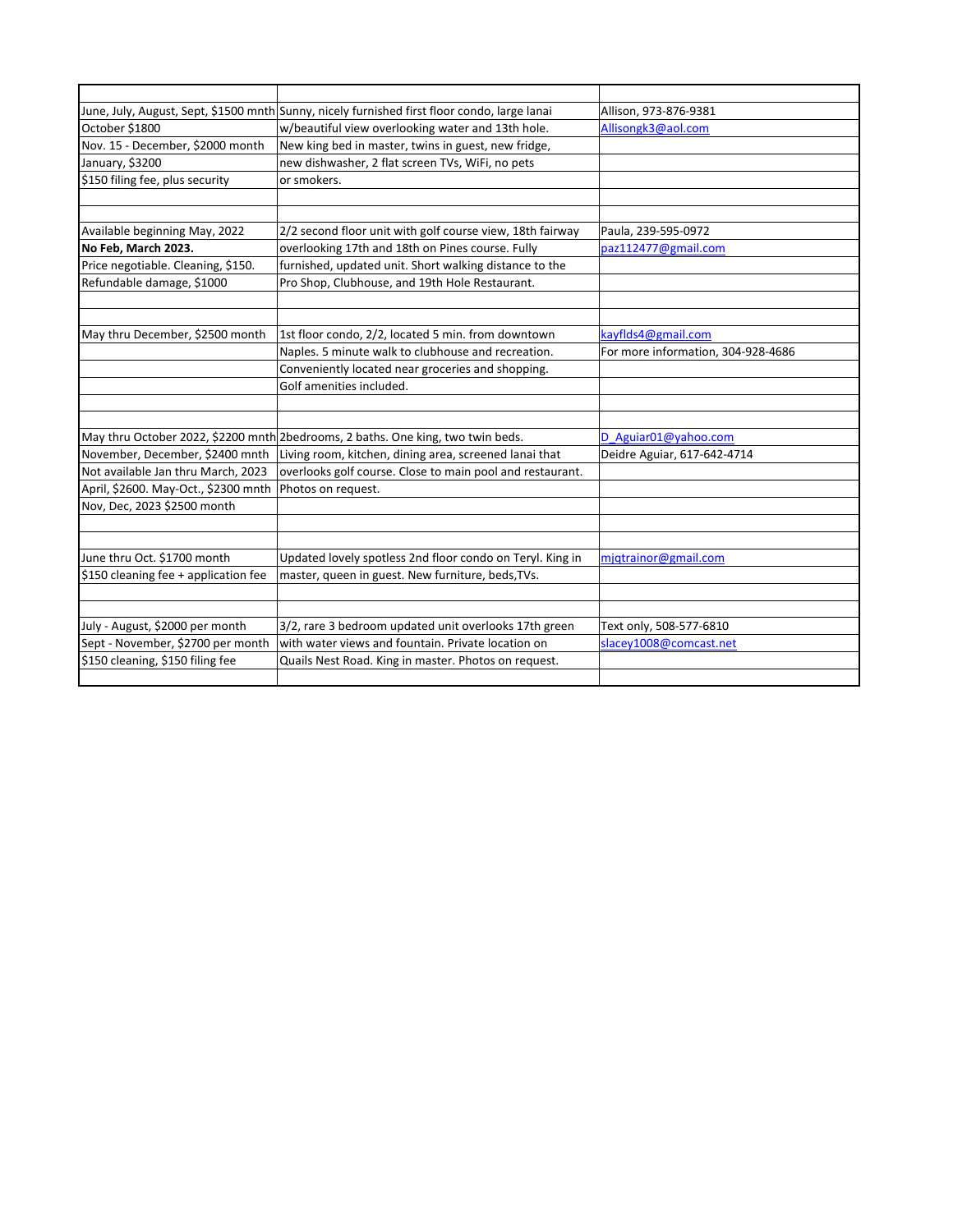| <b>Seeking a Rental</b>           |                                                                                             | <b>Contact information</b>              |
|-----------------------------------|---------------------------------------------------------------------------------------------|-----------------------------------------|
|                                   |                                                                                             |                                         |
|                                   |                                                                                             |                                         |
| 2023 season                       | Couple who have rented in the Glades 13 years looking                                       | belmont39514@gmail.com                  |
|                                   | for a seasonal rental for 2023. 2nd floor, screened lanai,                                  | Jim and Jill                            |
|                                   | view of the Pines golf course.                                                              |                                         |
|                                   |                                                                                             |                                         |
| Feb. & March, or just March 2023  | Couple seeking both months or either month if available.                                    | Kathy and Chuck                         |
|                                   | No pets. Previous renters in the Glades.                                                    | 716-628-4916, 716-628-2750              |
| January or February 2023          | Mature Mass. couple seeking one month rental.                                               | dtreen@yahoo.com                        |
|                                   | Non smokers, no pets.                                                                       |                                         |
|                                   |                                                                                             |                                         |
| January of 2023                   | Retired Indiana couple, previous renters in the Glades.                                     | Ed and Sandy Jones, 317-738-0897 (home) |
|                                   | Would like golf course view. Non smokers, no pets.                                          | 317-374-0573 (cell)                     |
|                                   |                                                                                             |                                         |
| January-March, 2023               | Repeat renters looking for rental for season.                                               | Bill and Jane, 413-652-4776             |
|                                   |                                                                                             | brycewj32@yahoo.com                     |
|                                   |                                                                                             |                                         |
| Seeking February 2023             | Two couples in their 70's would like to rent in the Glades.                                 | wmjlave@comcast.net                     |
|                                   |                                                                                             |                                         |
| Mid Jan - Mid March, 2023         | We want to come back to the Glades! Unit we rented for                                      | susanjayemoran@comcast.net              |
|                                   | 5 years was sold. We are in Naples and can view unit any                                    | 508-776-9192                            |
|                                   | time.                                                                                       |                                         |
|                                   |                                                                                             |                                         |
| January - February 2023           | Wishing to rent 2 bedroom 2 bath with king sized bed.                                       | Steve, 865-250-1130                     |
|                                   |                                                                                             |                                         |
| January and February, 2023        | Repeat renter in the Glades. Seeking 2 months.                                              | Ted & Roberta, 317-513-4101             |
|                                   |                                                                                             | tedwiegand@live.com                     |
|                                   |                                                                                             |                                         |
| Seeking Jan. thru March, 2023     | Repeat renters                                                                              | tuschilling@gmail.com                   |
|                                   |                                                                                             | 416-712-8564                            |
|                                   |                                                                                             |                                         |
| January to April 2023             | Repeat renters seeking rental for 2023                                                      | Ed Bieluwka, 844-612-2642               |
|                                   |                                                                                             |                                         |
| January or February, 2023         | Must be 1st floor. Retired couple seeking a month to                                        | annamp231@yahoo.com                     |
|                                   | get away from the Midwest winter. No pets.                                                  | Anna Paulson                            |
|                                   |                                                                                             |                                         |
| Would like February, 2023         | Hoping to find a rental in the Glades for February                                          | Lynn and Paul Lindgren                  |
|                                   |                                                                                             | lynnlindgren1010@gmail.com              |
|                                   |                                                                                             |                                         |
| January, February, March 2023     | Retired couple from Aiken, SC seeking 2/2 with TV in                                        | bruceburns40@gmail.com                  |
| Would consider just Jan. and Feb. | master. Prefer 1st floor. Non smokers, no pets.                                             | Bruce, 803-270-4865                     |
|                                   |                                                                                             |                                         |
|                                   |                                                                                             |                                         |
|                                   |                                                                                             |                                         |
| December, 2022 thru March, 2023   | Prefer second floor but not essential. Repeat renter.<br>Here in the Glades until March 28. | 239-791-2496<br>cbaumann041@gmail.com   |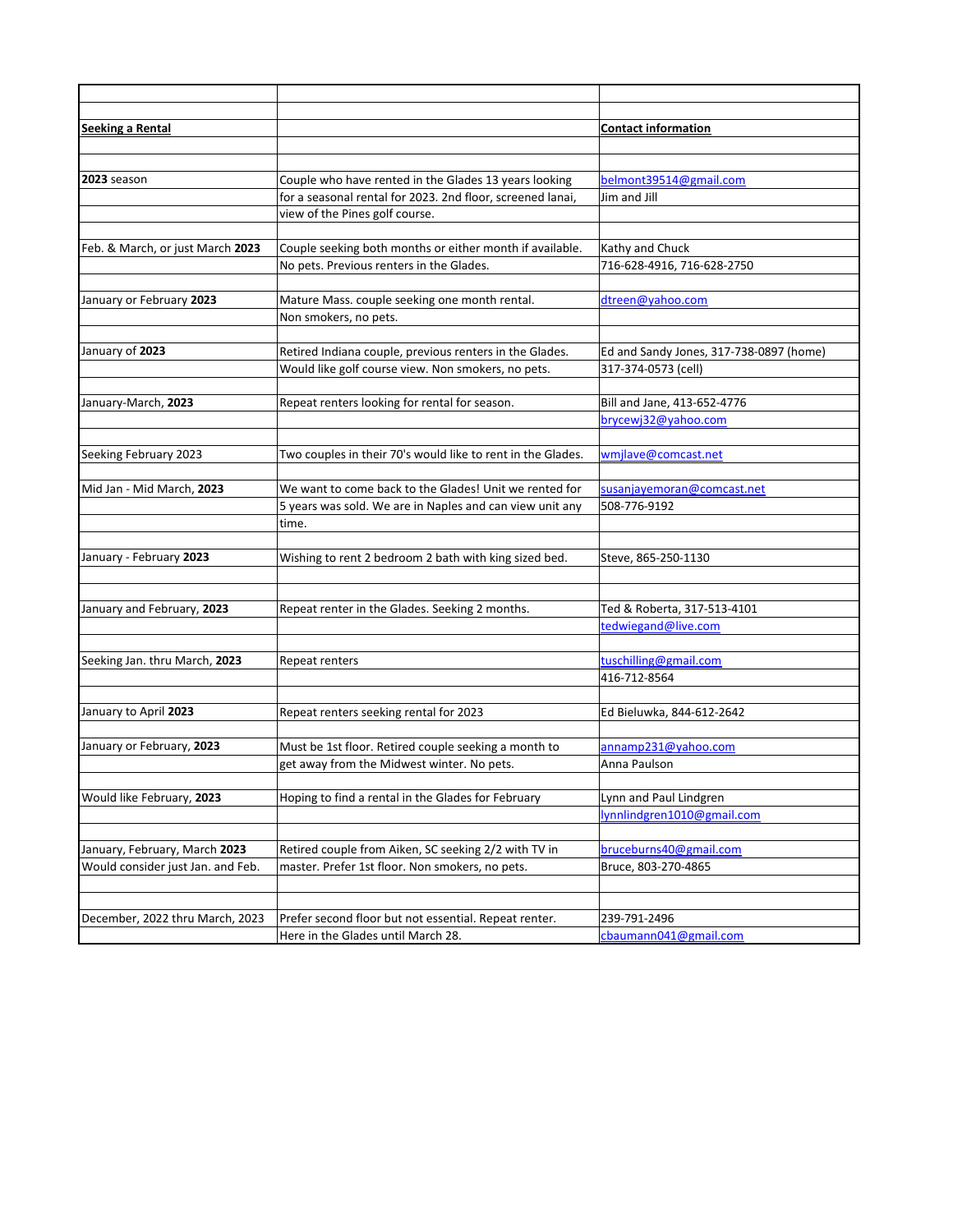| January, February 2023         | Couple with friends in the Glades would like 2 months.       | swargovt@gmail.com                   |
|--------------------------------|--------------------------------------------------------------|--------------------------------------|
|                                |                                                              | Susan and Bill                       |
|                                |                                                              |                                      |
| January and February, 2023     | Repeat renters would like to come back.                      | Ann Hollingshead, 505-259-0256       |
|                                |                                                              | jahmbenz@live.com                    |
| January - March, 2023          | Repeat renters. Woulld like either upper or lower level.     | Linda Roth, 734-674-1115             |
|                                |                                                              | Iroth@med.wayne.edu                  |
|                                |                                                              |                                      |
| January, February, March 2023  | Returning couple seeking 1st floor unit with golf view.      | Carol and Gary Gray, 917-613-4049    |
| Would consider Feb, March      | Non smokers, no pets.                                        | grayhead@verizon.net                 |
| January - March, 2023          | Repeat renters. Prefer lower level if possible.              | Linda Sorbara, 716-997-9143          |
|                                |                                                              | goofybroad99@hotmail.com             |
| February and March, would also | Looking for a rental for winter 2023                         | Helen, 314-368-0751                  |
| consider January               |                                                              |                                      |
|                                |                                                              |                                      |
| January - February 2023        | Repeat renters for 2 years, would love to return. No pets,   | Margaret and Mike Abel, 718-840-8351 |
|                                | non smokers. Ground floor unit with walk in shower and       | abelbunch@gmail.com                  |
|                                | TV in master.                                                |                                      |
| January thru mid March 2023    | Retired Ohio couple who love to golf, meet new people,       | baplisko@gmail.com                   |
|                                | and have a good time.                                        | <b>Barb Pilsko</b>                   |
|                                |                                                              |                                      |
| December 2022 - March 2023     | Would like to rent in the Glades.                            | dlatsky@gmail.com                    |
| February and March, 2023       | Long time renters in the Glades seeking rental next year.    | Naif and Gail, 586-801-3509          |
|                                |                                                              |                                      |
| January, February, March 2023  | Long time renters would like a 3 month rental in 2023.       | Jim Edmunds, 586-254-0243            |
| Dec, 2022 thru February, 2023  | Retired handyman and spouse from Ohio, repeat renters        | Ruth, 330-936-6994                   |
|                                | for several years. Unit owner is selling. References on      | rjjones1475@gmail.com                |
|                                | request, son/daughter in law are full time Glades residents. |                                      |
|                                | Non smokers. Willing to perform small handyman jobs          |                                      |
|                                | around unit if needed. Prefer 1st floor but not required.    |                                      |
|                                |                                                              |                                      |
| 4 month rental, Dec. to March  | Repeat renters looking for a rental unit for season.         | Rick & Debbie, 413-441-7619          |
| or January to April            |                                                              | rdunnllc@gmail.com                   |
| February to April, 2023        | Long time Glades renters.                                    | Betty Ann & Rich,                    |
|                                |                                                              | bagoslin@comcast.net                 |
| January, February, March 2023  | Wish to rent.                                                | Jack, 513-319-2844                   |
|                                |                                                              |                                      |
| January, February, March 2023  | We have friends who own in the Glades. Would love to         | mona.cederberg@gmail.com             |
|                                | have the opportunity to escape the cold as well and try it   | 647-407-9140                         |
|                                | on for size. Ground floor preferred. Non smokers.            |                                      |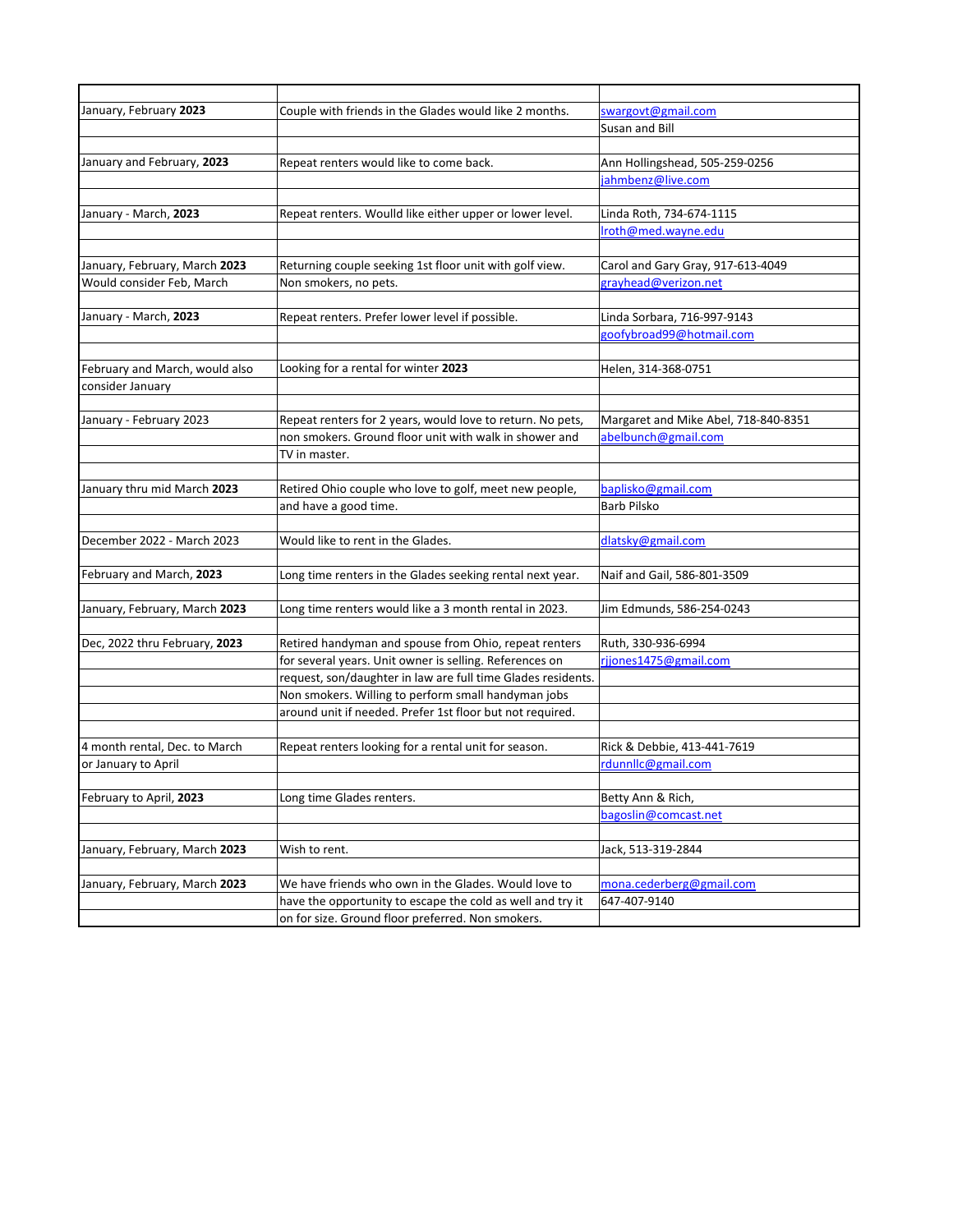| January and February, 2023         | Two golfers, no pets or children.                        | Cleansell@vahoo.com                           |
|------------------------------------|----------------------------------------------------------|-----------------------------------------------|
|                                    |                                                          | David Donnelly                                |
|                                    |                                                          |                                               |
| January 1 - March 31, 2023         | Two adults, no pets, no other preferences.               | elaineberninger@gmail.com                     |
|                                    |                                                          |                                               |
| 1 month, anytime Jan - April, 2023 | Would like one month but can do 2 or 3 if necessary.     | mff500@yahoo.com                              |
|                                    |                                                          | Michael Fitzpatrick                           |
|                                    |                                                          |                                               |
| 2023 season                        | Have rented in the Glades the last 8 years. References.  | c.brown2006@comcast. Net                      |
|                                    |                                                          | Kathy, 219-898-7015                           |
|                                    |                                                          |                                               |
| January thru April, 2023           | Have excellent references, have been coming to Naples    | ddednah@hotmail.com                           |
|                                    | for many years.                                          | Diane Dednah                                  |
|                                    |                                                          |                                               |
| January thru March, 2023           | 18 year renter in Glades looking for 3 month rental.     | jimevans19@aol.com                            |
|                                    |                                                          | 617-846-3629, 617-943-2551                    |
|                                    |                                                          |                                               |
| 4 months, 2023                     | Retired couple currently in the Glades.                  | Phyllis Bowman, 978-807-5987                  |
|                                    |                                                          |                                               |
| Jan/Feb, possible March 2023       | Seniors, non smoking, no pets.                           | duane1233@gmail.com                           |
|                                    |                                                          |                                               |
| Preferably Feb, or March 2023      | Interested in one month, February or March.              | debbie.1.horton@icloud.com                    |
|                                    |                                                          |                                               |
| Seeking February 2023              | Catholic Deacon and wife from Wisconsin seek 1 month.    | Rev. Dcn. David and Marie Allen, 608-784-5189 |
|                                    |                                                          |                                               |
| Seeking 3 months 2023              | We have rented for 15 years and have lost our rental.    | John & Mary Gallagher, 773-972-1081           |
|                                    | Tennis and golf players, very neat couple who take great |                                               |
|                                    | care of your unit.                                       |                                               |
|                                    |                                                          |                                               |
| January, 2023                      | Seeking January rental.                                  | d.chauveau@videotron.ca                       |
|                                    |                                                          |                                               |
| January - March 2023               | Would like 1 or 2 month rental. Jan, Feb, or March.      | joednatchez@yahoo.com                         |
|                                    |                                                          |                                               |
| Seeking November rental            | Retired couple who have visited the Glades would like    | claudio.colaiacovo@gmail.com                  |
|                                    | a 2 bedroom rental for November 2022. Excellent          |                                               |
|                                    | references available.                                    |                                               |
|                                    |                                                          |                                               |
| February & March 2023              | Repeat renters seeking 1 or 2 months.                    | chsparling@aol.com                            |
|                                    |                                                          | Cora and Wayne Sparling                       |
|                                    |                                                          |                                               |
| February and March 2023            | Looking to rent and golf, retired couple.                | Lorraine and Lou                              |
|                                    |                                                          | Ikrsulich@verizon.net                         |
|                                    |                                                          |                                               |
| Winter 2023                        | Looking for rental.                                      | Paulgoodwin@jpent.com                         |
|                                    |                                                          |                                               |
| February, 2023                     | Please keep me in mind.                                  | bconroy05@gmail.com                           |
|                                    |                                                          | Brian conroy                                  |
|                                    |                                                          |                                               |
| February and March, 2023           | Retired professional couple seeking 2/2 condo. Long term | mjgedroiz8@gmail.com                          |
|                                    | renters in Naples, have excellent references.            | 570-419-0435                                  |
|                                    |                                                          |                                               |